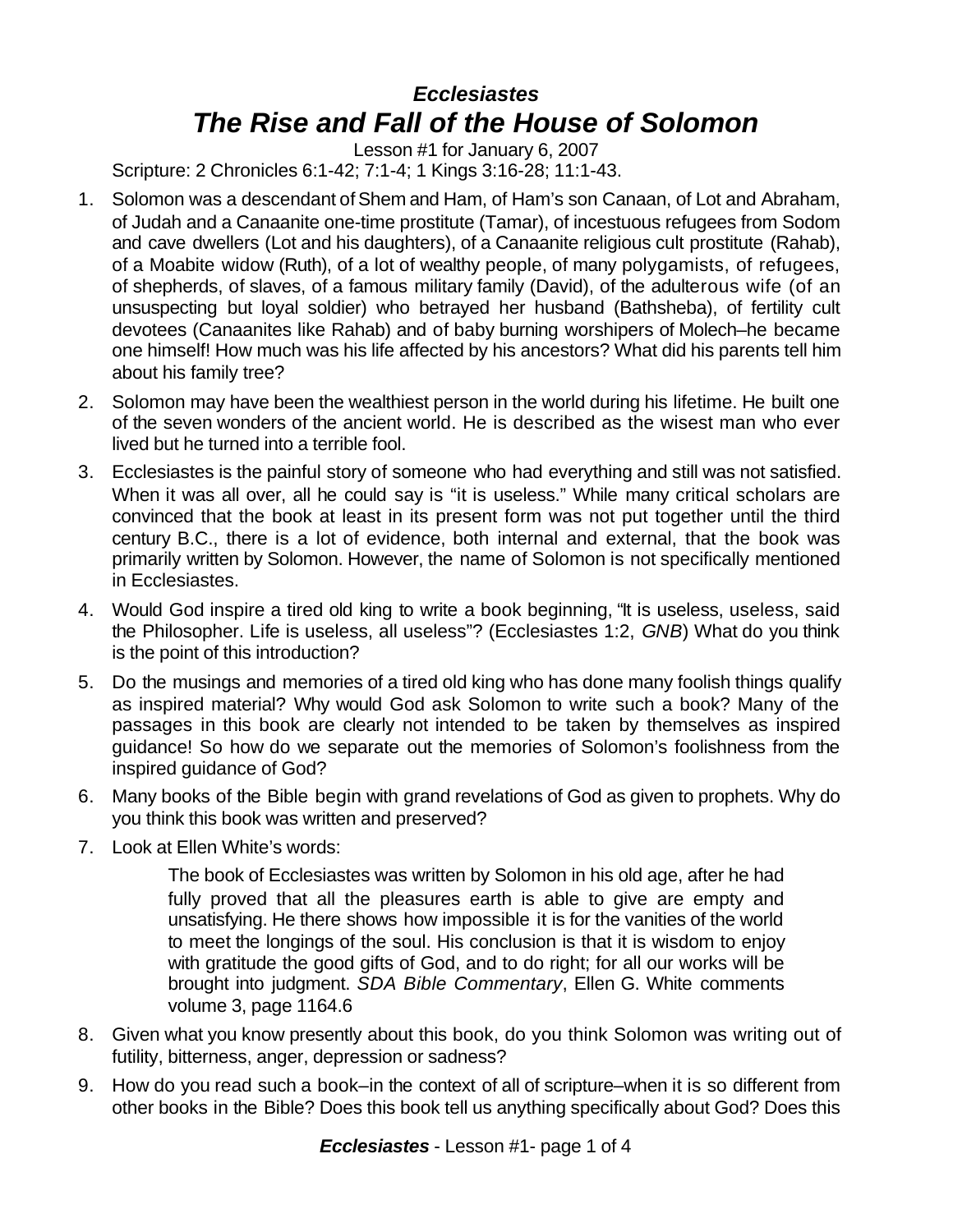book tell us anything specifically about the great controversy? Does this book tell us anything specifically about the conflict going on here and now on planet Earth between Satan–with his accusations against God's character and government–and God himself, as God is trying to teach truth and righteousness?

- 10. Do you think this book could be used to teach our children something? Is it appropriate material for young people to read?
- 11. Review the early events of the life of Solomon. He was the second son of the relationship between Bathsheba and David. Solomon had numerous older brothers from David's other wives and in his early years, he probably had no notion that he would end up being king.
- 12. Who do you think Solomon's instructors were? Were there special people employed to train the children of David?
- 13. One of the most important things that we need to learn from the experience and life of Solomon is what it was that led him away from God and what happened to bring him back to God. **To what extent was the life of Solomon and his experience responsible for the downfall of the kingdom of Israel?**
- 14. What examples and evidence are given in the Bible for Solomon's wisdom? Read 1 Kings 4:29-34. One of the evidences of Solomon's wisdom was his knowledge of the natural world. He was considered wiser than the wise men of his age. He composed 3000 proverbs and more than 1000 songs. We only have a small percentage of these proverbs and songs left. Does that mean that the others were not inspired? (Look at *The Wisdom of Solomon*) Solomon's wisdom was shown by a decision he made about the living baby. (1 Kings 3:16- 28) Solomon also set up very prosperous trading businesses with other countries. He established a large military with outposts manned by thousands of soldiers. He made silver and gold and precious stones very common in Jerusalem. Is this enough evidence to convince you that Solomon was the wisest man who ever lived? What about God's words in 1 Kings 3:10-14? And the Queen of Sheba's words? (2Chronicles 9:1-8)
- 15. **How would you define wisdom?** What words would you use to describe it? The Bible speaks of the wisdom from God and the wisdom of this world. What is the difference between the two? Why is the wisdom of God superior to this world's wisdom?
- 16. If Solomon were to reappear in our world, would he be considered wise today?
- 17. When Solomon was given the opportunity by God to ask for whatever he wanted, he asked for wisdom in leading and guiding God's people. As a result, God promised him wealth, honor and long life if he was faithful and obedient. **If one is faithful and obedient to God's directions for his life, does the long life come as a result of that obedience or as a special gift from God? Is the long life a reward from God for good works?**
- 18. Solomon apparently wrote this book as a warning to us and to all previous generations from his day until ours not to make the same mistakes that he made. Is this kind of advice ever successful? How often do human beings learn from history? What specifically would you say Solomon is warning us against?
- 19. Solomon was, in effect, given a blank check by God. What would you have asked for? Read Matthew 7:7. Doesn't God offer us something similar? Could we be like Solomon if we followed God and his advice as closely as Solomon did in his early years?
- 20. One of the great success stories in the life of Solomon was his building of the magnificent temple to God in Jerusalem. His father David had wanted to build this temple very much.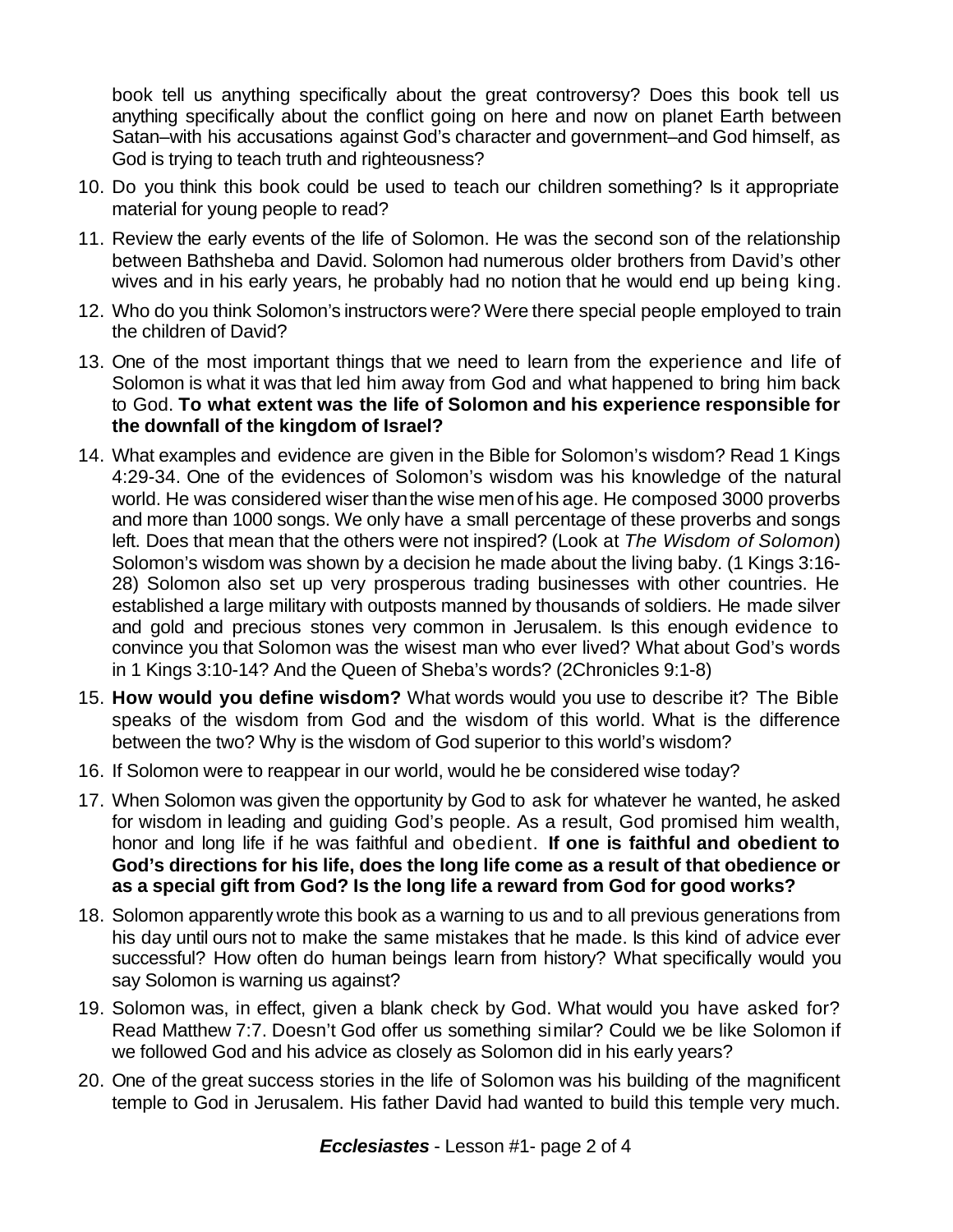Why was David told not to build the temple? In what ways was Solomon better qualified to do the building? Read the story of David's preparations for building this temple in 1 Chronicles 28 and 29. Notice specifically the following words in 1 Chronicles 28:2:

David stood before them and addressed them: "My friends, listen to me. I wanted to build a permanent home for the Covenant Box, the footstool of the Lord our God. I have made preparations for building a temple to honor him, but he has forbidden me to do it, because I am a soldier and have shed too much blood."

After seven years of intense building activity, the temple was completed and dedicated. Look at the story of the dedication of the temple in 1 Kings 8:1-66 and 2 Chronicles 5-7.

- 21. Try to imagine what the temple dedication was like. Who do you think was in attendance? Were there kings from other countries? Were there any kings present who considered themselves to be "gods"? What would such people think as they watched Solomon, the most powerful king of his time, bowing on his knees in front of everyone before the Lord God of heaven? How many fertility cult worshipers do you think were present? What would they have thoughtful of this ceremony?
- 22. Look carefully at Solomon's prayer repeated twice in scripture in detail. (1 Kings 8:22-53; 2 Chronicles 6:12-42) Do you think Solomon's statements about God and his reactions to human events are inspired or merely his own thoughts? If we misbehave in one way or another, does God send famine, sword or even death?
- 23. Look at 2 Chronicles 6:36 and 1 Kings 8:46. We usually quote from Romans 3:23 for the idea that all human beings are sinners, but the idea is expressed in the Old Testament. And what about Ecclesiastes 7:20? What kind of theology would you develop based on Solomon's prayer? Would you be inclined to think that sinners needed changing, healing, or substitution?
- 24. Ellen G. White makes a very interesting statement in Prophets and Kings page 31:

The God whom we serve is no respecter of persons. **He who gave to Solomon the spirit of wise discernment is willing to impart the same blessing to His children today.** "If any of you lack wisdom," His word declares, "let him ask of God, that giveth to all men liberally, and upbraideth not; and it shall be given him." James 1:5. When a burden bearer desires wisdom more than he desires wealth, power, or fame, he will not be disappointed. Such a one will learn from the Great Teacher not only what to do, but how to do it in a way that will meet with the divine approval.

Is this an unconditional promise? If there are conditions, what are the conditions? Read Matthew 21:22; John 14:14; 15:7; and 1 John 5:14. Are there reasons why we do not receive the blessings that we want from God? Read Psalm 66:18, 19; Isaiah 1:13-17; Mark 11:24-26; James 4:3; 1 Peter 3:7. What do we learn from these statements about God's gifts and the conditions under which he gives them?

- 25. Focus on the reasons for Solomon's apostasy. (Read *Prophets and Kings* 53-68) It was described by Ellen White in the following terms:
	- a. it came about so gradually as to be imperceptible;
	- b. it stemmed from ambition to excel above all other nations;
	- c. it came from entering heathen alliances and marriages;
	- d. it was influenced by his heathen wives and idolatry;